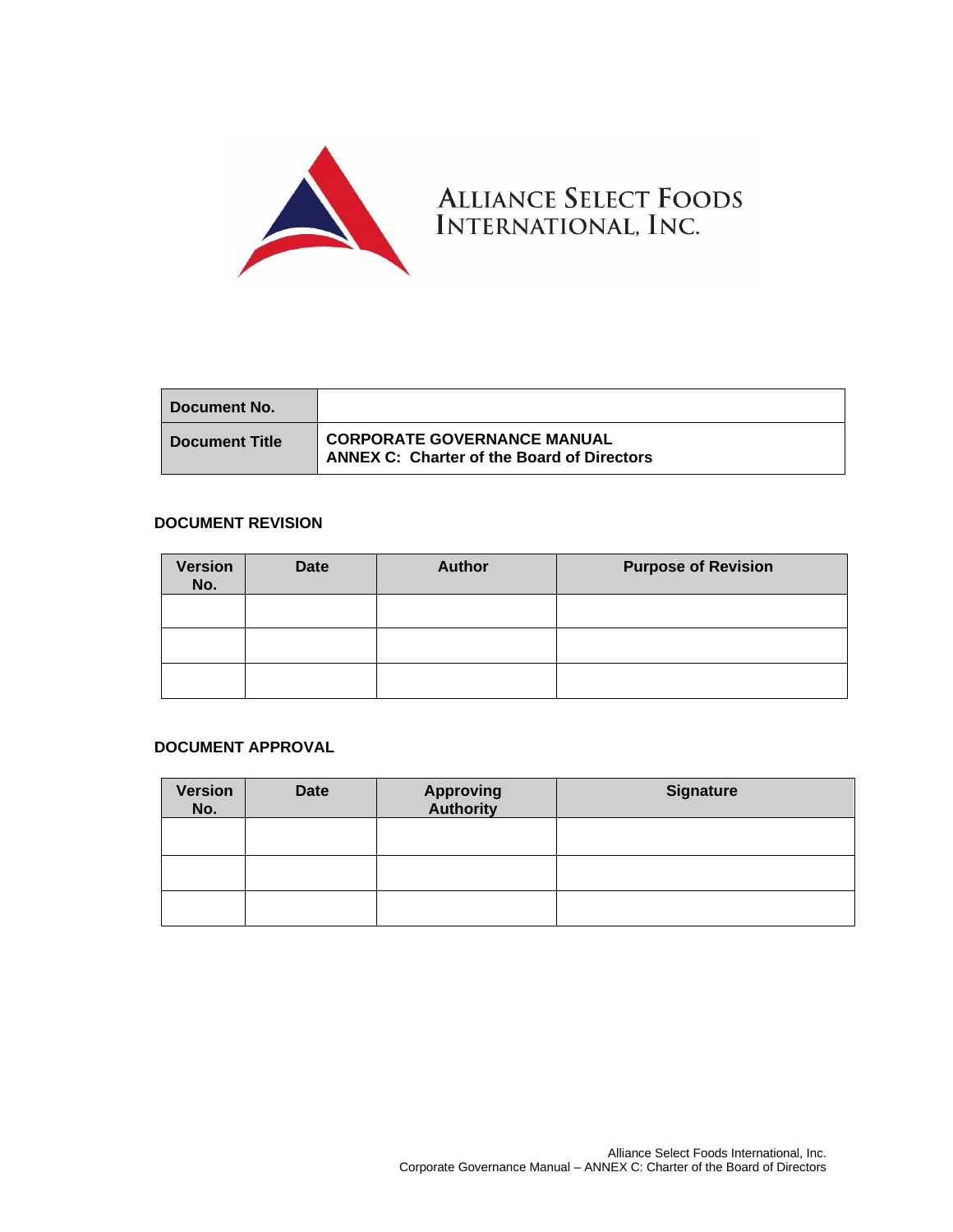

# **TABLE OF CONTENTS**

| I.    | Introduction                                                             | 3  |
|-------|--------------------------------------------------------------------------|----|
| Ш.    | Composition of the Board of Directors                                    | 3  |
| Ш.    | Directors' Term of Office; Term Limits for Independent Directors         | 5  |
| IV.   | Duties and Responsibilities of the Board                                 | 5  |
| V.    | <b>Board Meetings</b>                                                    | 8  |
| VI.   | The Chairman of the Board                                                | 9  |
| VII.  | The Corporate Secretary                                                  | 9  |
| VIII. | <b>Chief Compliance Officer</b>                                          | 10 |
| IX.   | Directorships in Other Boards                                            | 10 |
| Χ.    | Orientation and Continuing Education Programs and Training for Directors | 10 |
| XI.   | <b>Compensation of Directors</b>                                         | 11 |
| XII.  | Amendment                                                                | 11 |
| XIII. | Miscellaneous                                                            | 11 |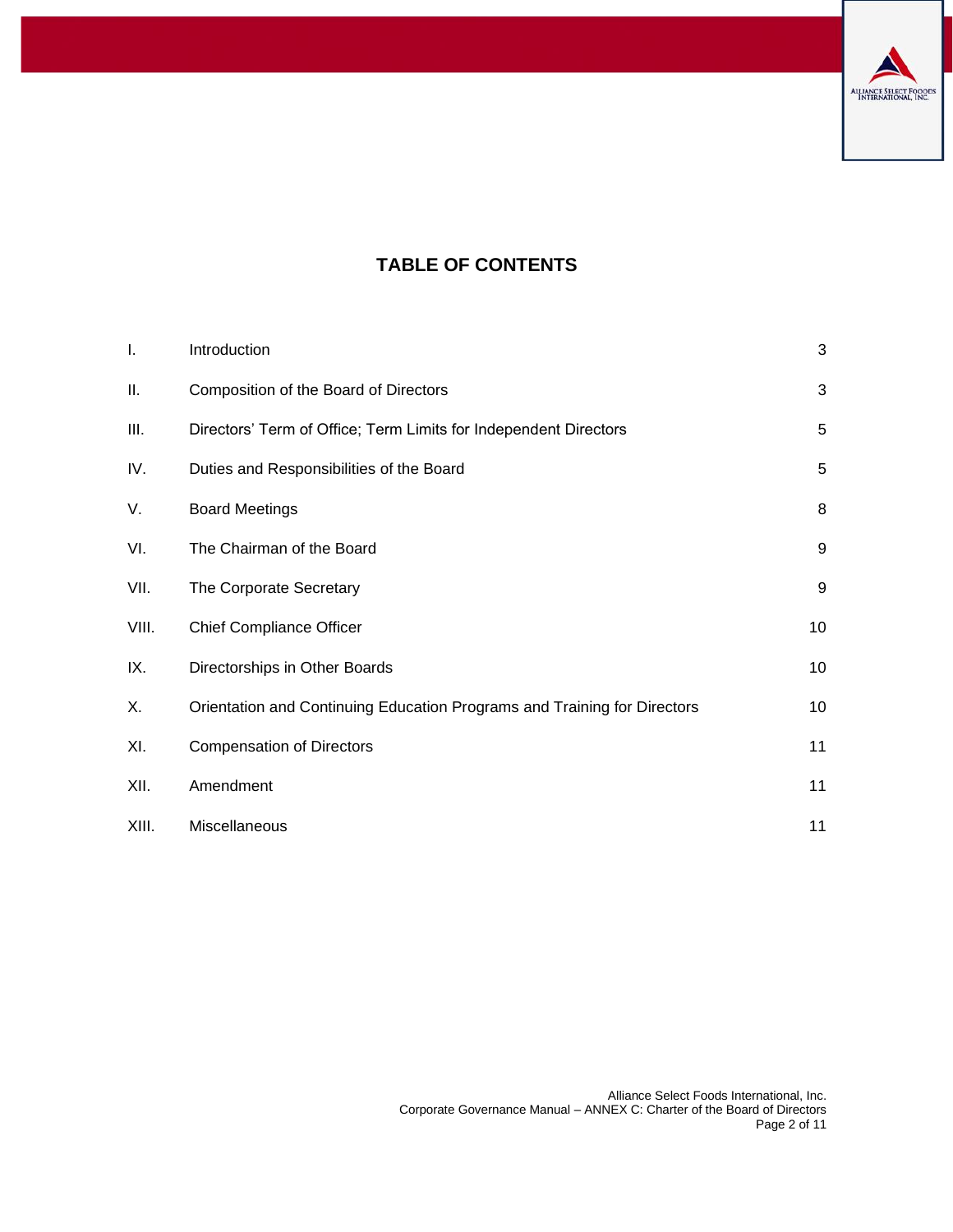

## **CHARTER OF THE BOARD OF DIRECTORS**

**OF** 

## **ALLIANCE SELECT FOODS INTERNATIONAL, INC.**

## <span id="page-2-0"></span>**I. Introduction**

This Charter of the Board of Directors of ALLIANCE SELECT FOODS INTERNATIONAL, INC. (the "Company") formalizes and clearly states its roles, responsibilities and accountabilities in carrying out the fiduciary duties of the Board. This Charter is adopted to serve as a guide to Board and the directors in the performance of their functions as such.

The Board of Directors of the Company is the governing body of the Company elected by the stockholders and mandated by law to exclusively exercise the powers of the corporation, conduct all its business and control its properties. The Board is the ultimate authority in the Company in matters of governance and in managing the corporate business. The Board, acting as a Board, has full power and authority to manage the business of the Company and to exercise their best business judgment consistent with the fiduciary duties of the Board and its members.

This Charter supplements and complements, and does not supersede, the Company's Articles of Incorporation and By-Laws, the Corporation Code of the Philippines, and relevant rules, regulations, and policies promulgated by competent government authority, among them the Code of Corporate Governance for Publicly Listed Companies (Memorandum Circular No. 19, Series of 2016), promulgated by the Securities and Exchange Commission ("SEC").

## <span id="page-2-1"></span>**II. Composition of the Board of Directors**

#### **2.1. Composition**

The Board shall be composed of seven (7) members or such number of directors as may be provided in an amendment to its Articles of Incorporation. A majority of members of the Board shall be Non-Executive Directors (NEDs). The Company shall have such number of Independent Directors as are provided in the 2017 Corporate Governance Manual consistent with applicable law.

## **2.2. Board Competency**

The Board shall be composed of directors with a collective working knowledge, experience or expertise that is relevant to the Company's industry/sector, with an appropriate mix of competence and expertise, each of whom can add value and independent judgment in the formulation of sound corporate strategies and expertise and that its members remain qualified for their positions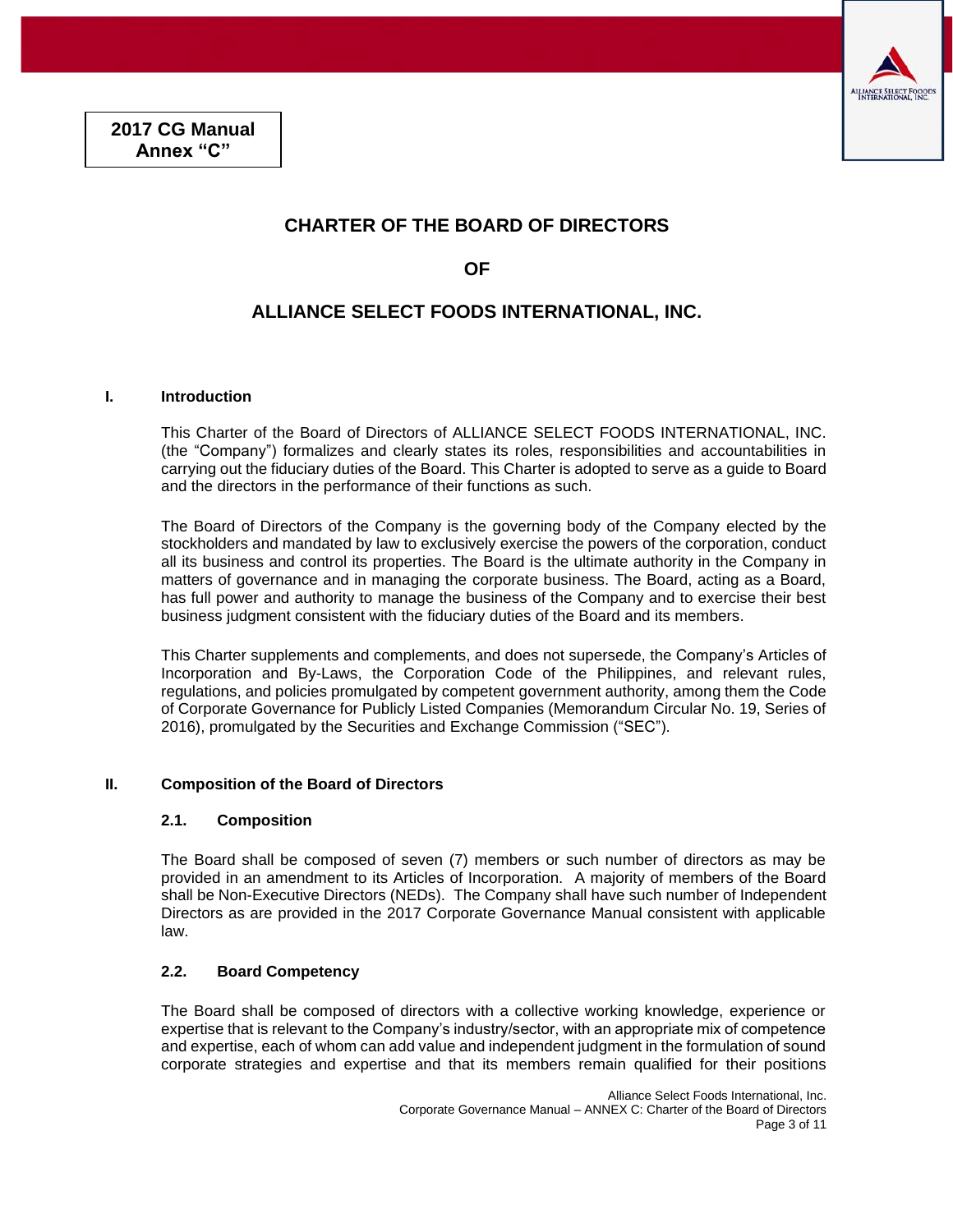

individually and collectively, to enable it to fulfil its roles and responsibilities and respond to the needs of the organization based on the evolving business environment and strategic direction.

Each director must possess the necessary qualifications to effectively participate in, and help secure independent judgment on, corporate affairs and to provide proper checks and balances.

## **2.3. Board Diversity**

The Company's Board Diversity Policy is contained in its 2017 CG Manual.

Directors are elected on the basis of merit. Within that key principle of merit, there shall be diversity among the members of the Board as to gender, age, ethnicity, background, skills, business and other experience, and other distinctions among directors.

## **2.4. Qualifications and Disqualifications of Directors**

#### *Qualifications*

All persons nominated and elected to the Board shall:

- a) Possess the knowledge, skills, experience, and particularly in the case of nonexecutive directors, independence of mind given their responsibilities to the Board and in light of the entity's business and risk profile;
- b) Have a record of integrity and good repute;
- c) Have sufficient time to carry out their responsibilities; and
- d) Have the ability to promote a smooth interaction between board members.

The Board, acting through the Corporate Governance Committee may as practicable engage professional search firms or external sources when searching for candidates to the Board.

#### *Disqualifications*

The disqualifications for election to the Board of Directors are contained in the Charter of the Corporate Governance Committee, which is mandated under the Company's 2017 CG Manual, to undertake the duties and responsibilities and to act as the Nominations Committee of the Board. The Charter of the Corporate Governance Committee is an integral part of the CG Manual and is Annex "E" thereof.

## **2.5. Independent Directors**

The Board shall have at least two (2) Independent Directors or such number of Directors as shall constitute at least 20% of the Board, or such number of Independent Directors as may be mandated under applicable law. To be considered independent, a Director shall be independent of management and the controlling shareholder, and is free from any business or other relationship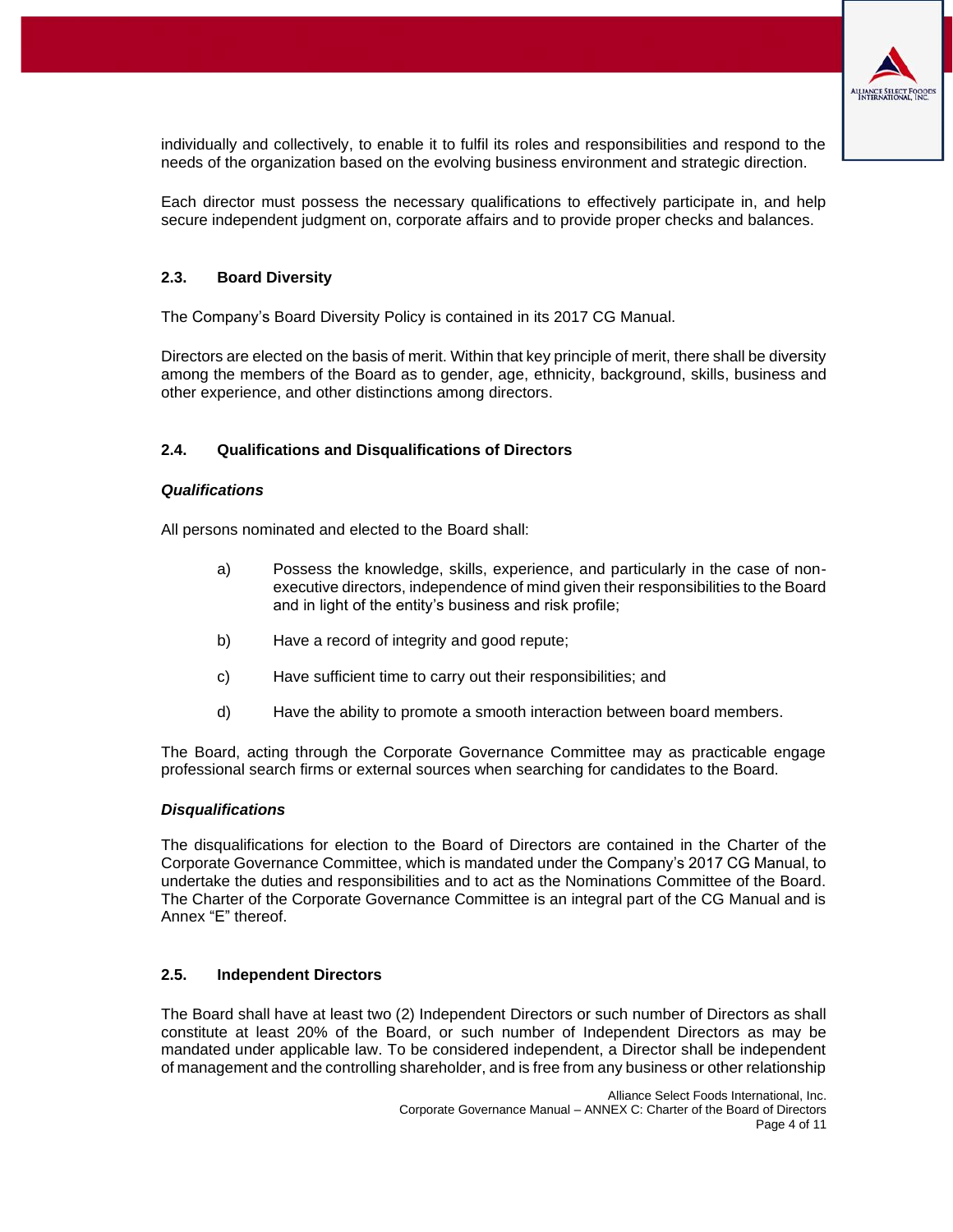

which could, or could reasonably be perceived to, materially interfere with his exercise of independent judgment in carrying out his responsibilities as a director,

The qualifications and disqualifications of an Independent Director are setforth in the 2017 CG Manual of the Company, specifically Part III(E)[3.28] on Board of Directors Governance Responsibilities, Reinforcing BoardIndependence.

## <span id="page-4-0"></span>**III. Directors' Term of Office; Term Limits for Independent Directors**

- 3.1. Directors shall hold office for a term of one (1) year, immediately upon their election and until their successors shall have been duly elected and qualified in accordance with the By-Laws of the Corporation and the Corporation Code.
- 3.2. Independent Directors shall serve for a maximum cumulative term of nine (9) years, reckoned in accordance with the pertinent rules of the SEC, after which the Independent Director shall be perpetually barred from re-election as such in the Company, but may continue to qualify for nomination and election as a non-independent director.

In the instance that the Board in its best judgment believes that it is beneficial to the Company to retain an Independent Director who has served for nine years, the Board shall provide meritorious justification/s and seek shareholders' approval during the annual shareholders' meeting.

## <span id="page-4-1"></span>**IV. Duties and Responsibilities of the Board**

## **General Responsibilities of the Board of Directors**

- 4.1. The Board shall exercise the corporate powers, conduct the business, and control the properties of the Company and shall be responsible for fostering the long-term success of the Company and securing its sustained competitiveness in a manner consistent with its corporate objectives and the best interests of its stockholders and other stakeholders.
- 4.2. Consistent with the director's three-fold duty of obedience, diligence and loyalty to the Company, a director shall:
	- a) Act within the scope of power and authority of the Company and the Board as prescribed in the Articles of Incorporation, By-Laws, and in existing laws, rules and regulations;
	- b) Exercise the best care, skill and judgment, and observe utmost good faith in the conduct and management of the business and affairs of the Company; and
	- c) Act in the best interest of the Company and for the common benefit of the Company's stockholders and other stakeholders.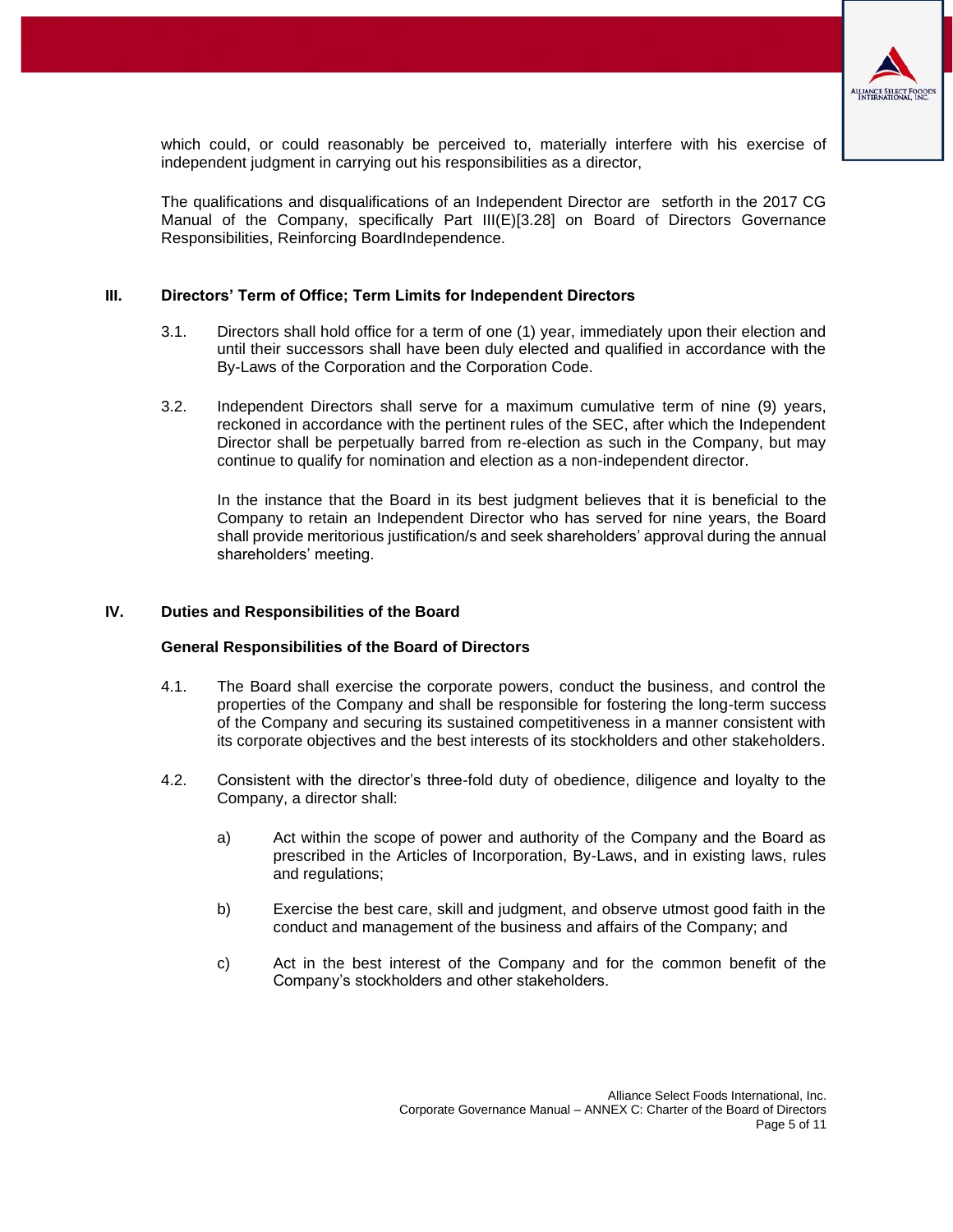

## **Specific Duties and Responsibilities of the Board of Directors**

- 4.3 To ensure a high standard of governance for the Company, and to promote and protect the interest of the Company, its stockholders and other stakeholders, the Board shall:
	- a) Oversee the development of and approve the company's business objectives and strategy, and monitor their implementation, in order to sustain the company's long-term viability and strength.
	- b) Adopt and implement an effective succession planning program for key officers and management towards ensuring growth and continued increase in the shareholders' value and shall adopt a policy on retirement age for key officers.
	- c) Implement a process of selection of directors to ensure a mix of knowledge, expertise and experience and balance among independent, non-executive and executive directors in the context of the needs of the Board, and that each Director can add value and contribute independent judgment to the formulation of sound corporate strategies and policies;
	- d) Align as practicable the remuneration of key officers and board members with the long-term interests of the Company and oversee Management's adoption of compensation plans and professional development programs for Officers and succession planning for senior Management;
	- e) Adopt a formal and transparent board nomination and election policy and process that shall be aligned with the strategic direction of the Company and shall include: (i) the right of minority shareholders to nominate candidates for the Board of Directors; (ii) the review and evaluation of the qualifications of all persons nominated to the Board of Directors; and (iii) an assessment of the effectiveness of the Board's processes and procedures in the nomination, election, or replacement of a director. In addition, it shall include a process of identifying the quality of directors.
	- f) Constitute an Audit Committee, a Board Risk Oversight Committee, a Nominations Committee, a Compensation Committee, a Corporate Governance Committee, and such other committees that it deems necessary to assist the Board in the performance of its duties and responsibilities;
	- g) Select and appoint the CEO and other Senior Officers as defined under the Company's By-laws;
	- h) Determine and review, together with Management, the Company's vision, mission and strategic objectives;
	- i) Oversee Management's implementation of business strategies, plans and objectives and periodically evaluate Management's overall performance;
	- j) Oversee Management's establishment and maintenance of effective and adequate financial reporting and internal control systems;
	- k) Oversee Management's adoption and implementation of a system for identifying, monitoring and managing key risk areas, and review Management's reports to the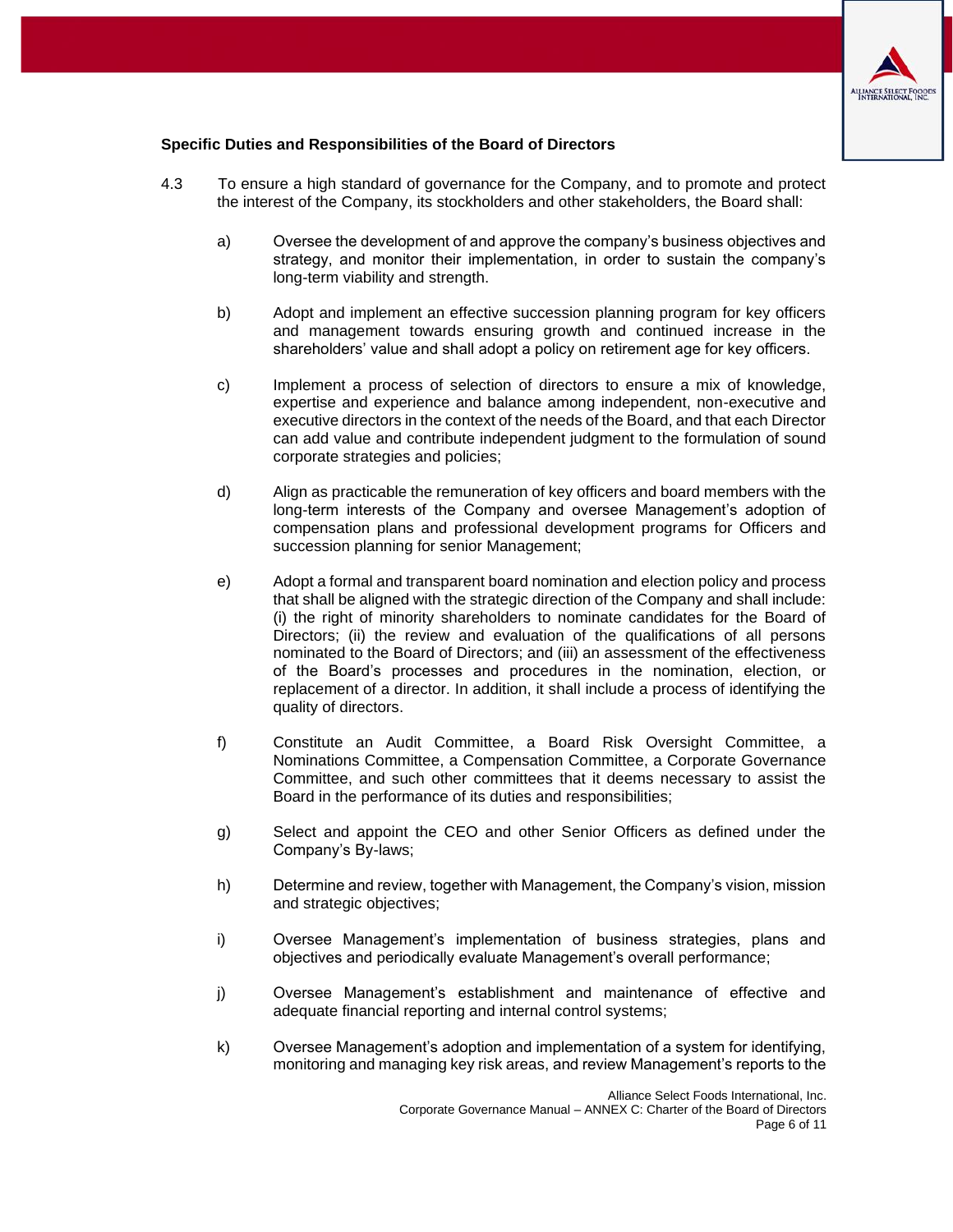

Board on major risk exposures of the Company and the actions taken to monitor, minimize, control or manage such risk;

- l) Ensure that the Company has an internal audit system that can reasonably assure the Board and Management that the Company's organizational and operational controls are complied with;
- m) Ensure that the Company has an independent audit mechanism for the proper audit and review of the Company's financial statements by independent auditors;
- n) Ensure that the Company complies with all relevant laws, rules and regulations and endeavors to adopt best business practices;
- o) Ensure that the Company has an effective investor relations program that will keep stockholders and investors informed of important developments in the Company;
- p) Ensure that the Company has a program for communication with the sectors in the community in which the Company operates or which are directly affected by its operations. The Board, in coordination with Management, shall identify the Company's stakeholders in the community in which it operates or are directly affected by its operations and formulate a clear policy of accurate, timely and effective communication with them;
- q) Ensure that the Company establishes appropriate governance policies and procedures pursuant to the Company's Manual of Corporate Governance, including, but not limited to, policies on conflict of interest and related party transactions, and oversee the effective implementation thereof;
- r) Establish and maintain an alternative dispute resolution system in the Company that can, where practicable or feasible, amicably settle conflicts or difference between the Company and its stockholders and the Company and third parties, including regulatory authorities;
- s) Promote a culture that advocates corporate social responsibility and community building through initiatives, with specific focus on community development, social progress, and environmental management, in accordance with all pertinent Philippine laws, rules and regulations;
- t) Adopt a globally-recognized standard or framework in reporting sustainability initiatives and accomplishments as well as non-financial information through the Annual Sustainability Report, with emphasis on the management of economic, environmental, social and governance (EESG) issues of its business, to ensure long-term sustainability, social acceptability and financial inclusivity of all stakeholders;
- u) Adopt a Code of Business Conduct and Ethics and oversee effective compliance.

#### **Specific Duties and Responsibilities of a Director**

4.4. A Director should act in a manner characterized by integrity, transparency, accountability and fairness. Consistent with this, a Director shall: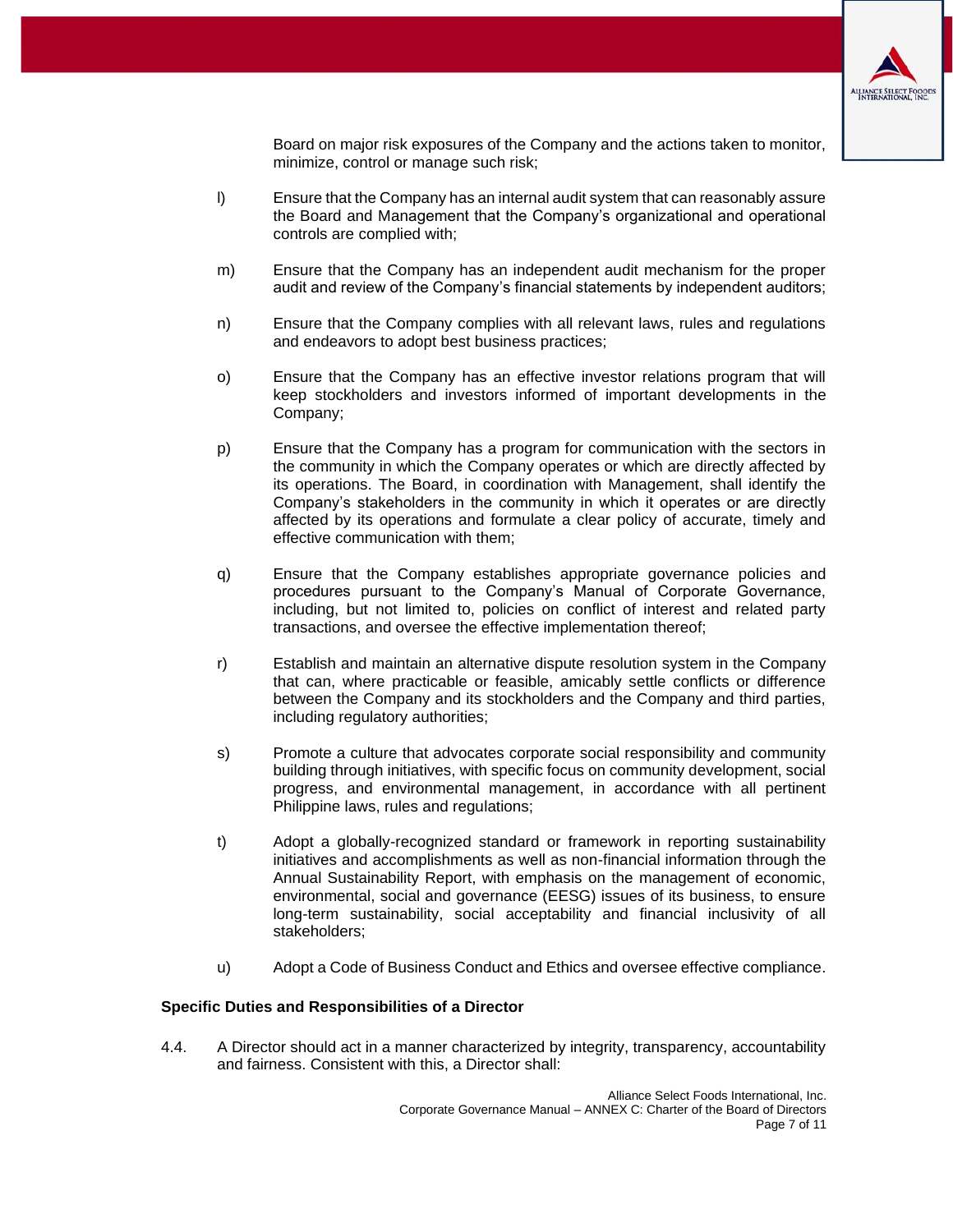

- a) Conduct business transactions with the Company fairly. He shall ensure that his personal interest does not conflict with the interests of the Company or affect his independent judgment and the Board's decisions, and fully and immediately disclose an actual or potential conflict of interest that may arise;
- b) Devote the time and attention necessary to properly and effectively discharge his fiduciary duties and responsibilities;
- c) Act judiciously on matters brought before the Board, thoroughly evaluating the issues involved before making any decision;
- d) Exercise independent judgment;
- e) Have a working knowledge of the statutory and regulatory requirements that affect the Company and its operations, including the provisions of the Company's Articles and By-Laws, the requirements of the SEC and other regulatory agencies having jurisdiction over the Company, and keep abreast with industry developments and business trends; and,
- f) Observe and safeguard confidentiality of non-public information acquired by reason of his position as a Director.

## <span id="page-7-0"></span>**V. Board Meetings**

## **5.1. Frequency**

The Board shall hold regular meetings in accordance with the By-laws of the Company. Special meetings shall be convened as may be required by the exigencies of the business. The Board shall hold meetings before the start of the financial year, immediately after the annual stockholders' meeting, at least once every quarter, and on such other days as may be necessary for the business of the Company.

## **5.2. Schedule of Meetings**

The schedule of the regular meetings of the Board shall be determined at the beginning of calendar year.

## **5.3. Notice of Meetings**

Notices and reminders of the scheduled Board meetings shall, as far as practicable, be sent to directors at least two weeks before the scheduled date by any customary means of communications (e.g. by email, in writing, by telephone, telefax). The notice shall specify the time and place of the meeting.

## **5.4. Agenda and Board Materials**

<span id="page-7-1"></span>The agenda and materials for the Board meeting, as a general rule and to the extent practicable, shall be distributed to all directors at least five (5) business days prior to each Board meeting.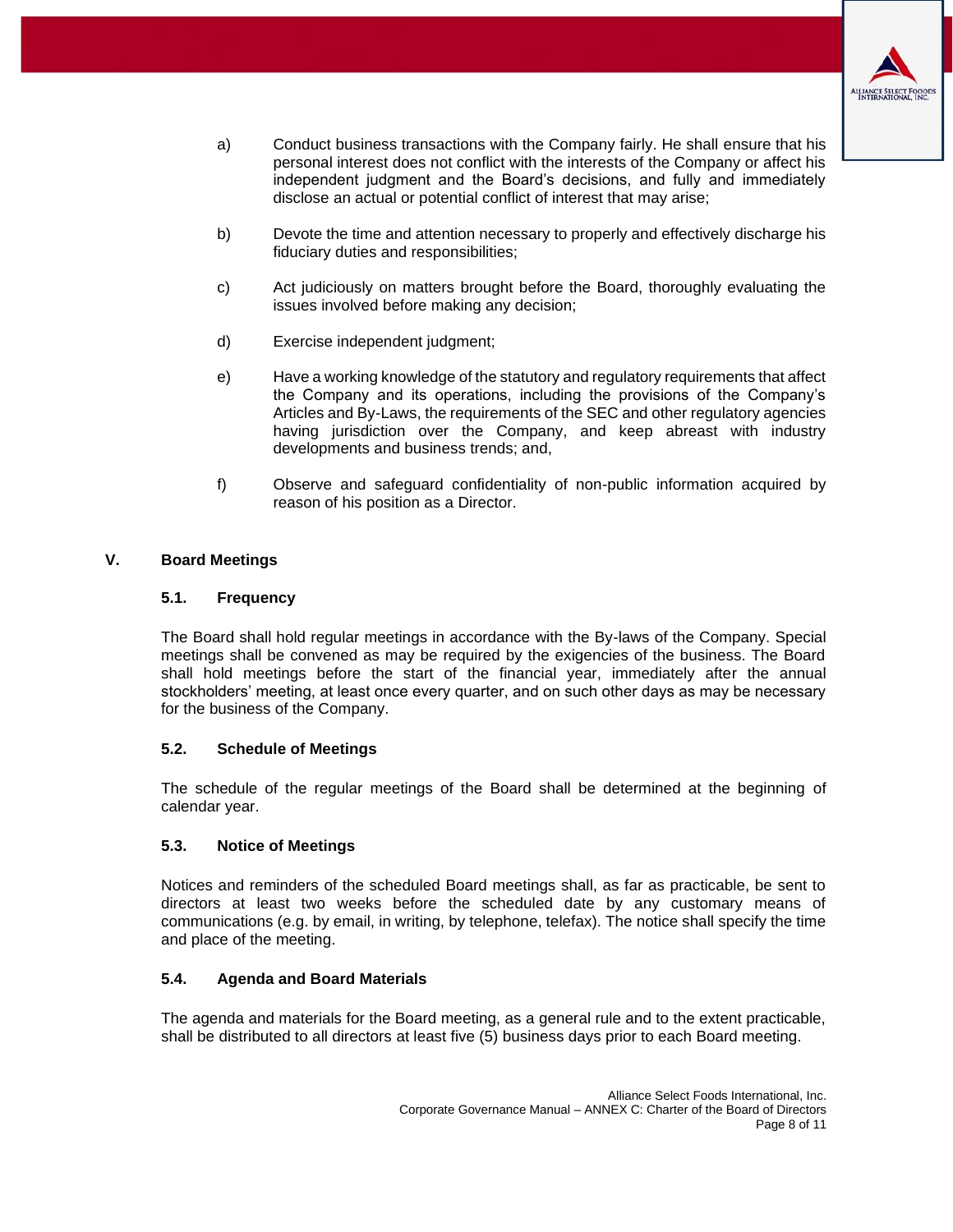

## **VI. The Chairman of the Board**

- 6.1. The Board shall be headed by a competent and qualified Chairman, who shall if practicable be a non-executive director.
- 6.2. The roles and responsibilities of the Chairman are provided in the Company's Corporate Governance Manual and shall include:
	- a) To ensure that the meeting agenda focuses on strategic matters, including enterprise risks, considering the developments in the business and regulatory environments, key governance concerns, and important issues that could significantly affect operations;
	- b) To ensure that the Board receives accurate, timely, relevant, concise, and clear information to enable it to make sound decisions;
	- c) To facilitate discussions on key issues and encourage discussion and debate;
	- d) To encourage the Board to inquire on reports submitted and representations made by Management;
	- e) To assure the availability of proper orientation for first-time directors and continuing training opportunities for all directors; and
	- f) To take appropriate action towards evaluation of Board performance at least once a year and discussion/follow up on such evaluation.

#### <span id="page-8-0"></span>**VII. The Corporate Secretary**

7.1. The Board shall ensure that it is assisted in its duties by a Corporate Secretary, who should be a separate individual from the Compliance Officer. The Corporate Secretary shall as practicable not be a member of the Board of Directors and should annually attend training on corporate governance.

The Corporate Secretary shall be primarily responsible to the Company and its shareholders, and shall work with the Chairman, the President and the Board.

- 7.2. The duties and responsibilities of the Corporate Secretary are provided in the Company's Corporate Governance Manual and shall include, among others:
	- a) Assist the Board and the Board committees in the conduct of their meetings, including preparing an annual schedule of Board and committee meetings and the annual board calendar, and assisting the chairs of the Board and its committees to set agendas for those meetings;
	- b) Prepare, safe keep and preserve the integrity of, the minutes of the meetings of the Board and its committees, as well as other official records of the corporation;
	- c) Keep abreast on relevant laws, regulations, all governance issuances, relevant industry developments and operations of the corporation, and advise the Board and the Chairman on all relevant issues as they arise;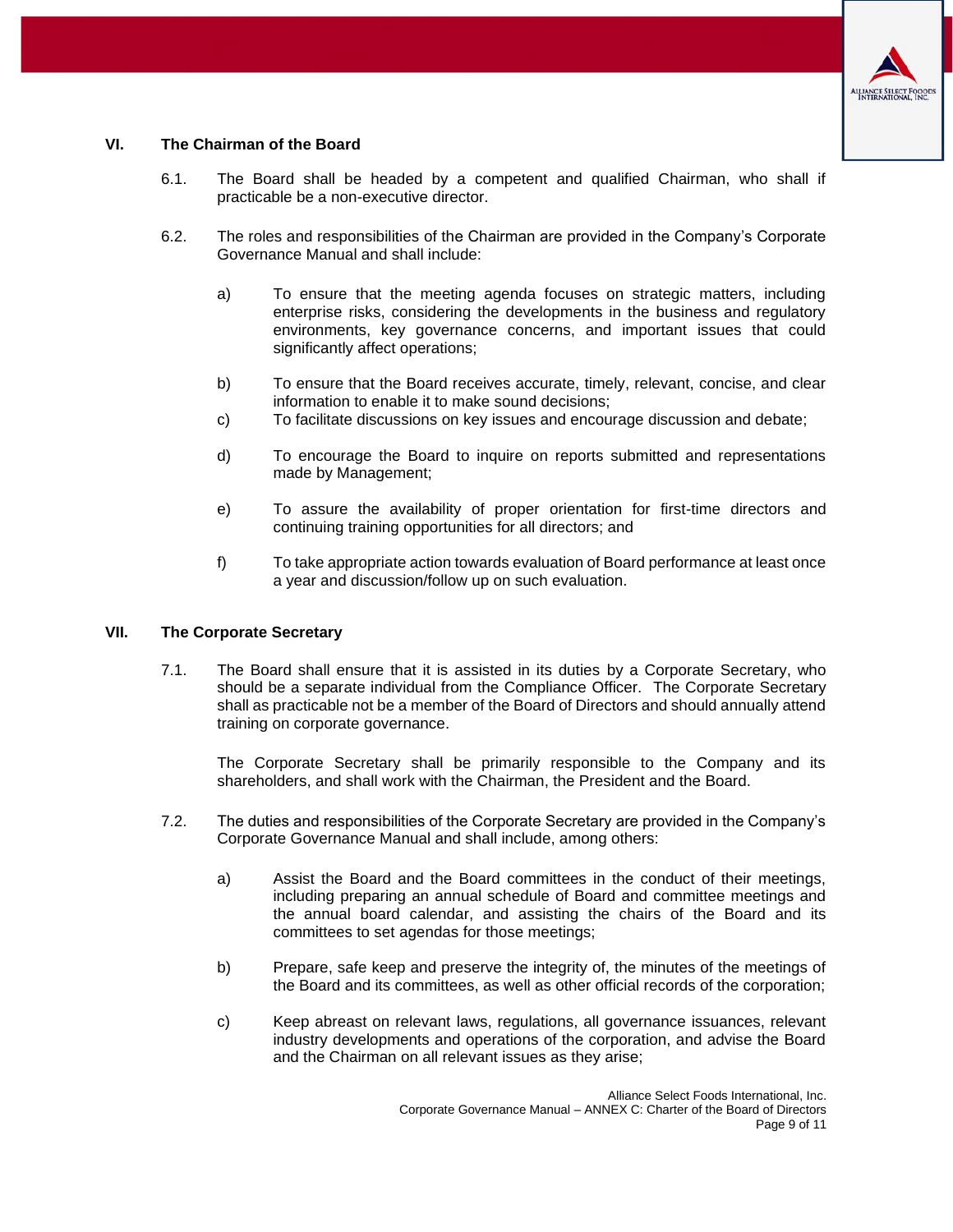

- d) Work fairly and objectively with the Board, Management and stockholders and contributes to the flow of information between the Board and management, the Board and its committees, and the Board and its shareholders and as appropriate its stakeholders.
- e) Advise on the establishment of Board committees and their terms of reference;
- f) Inform members of the Board, in accordance with the by-laws, of the agenda of their meetings to the extent possible at least five working days in advance, and shall ensure that the members have accurate information that will enable them to arrive at intelligent decisions on matters that require their approval;
- g) Attend all Board meetings, except when justifiable causes, such as illness, death in the immediate family and serious accidents, prevent attendance;
- h) Perform required administrative functions;
- i) Oversee the drafting of the by-laws and ensures that they conform with regulatory requirements; and
- j) Perform such other duties and responsibilities as may be provided by law or the appropriate regulatory authority.

#### <span id="page-9-0"></span>**VIII. Chief Compliance Officer**

The Board shall be assisted in its duties by a Chief Compliance Officer, who should have a rank of Senior Vice President or an equivalent position with adequate stature and authority in the corporation. The Chief Compliance Officer shall as practicable not be a member of the Board of Directors and should annually attend training on corporate governance.

The duties, functions and responsibilities of the Chief Compliance Officer are set forth in the Company's 2017 CG Manual a Part III(A)(3.6), on Establishing a Competent Board.

## <span id="page-9-1"></span>**IX. Directorships in Other Boards**

The Board may consider the adoption of guidelines on the number of directorships that its members can hold in stock and non-stock corporations.

In any case, the capacity of Directors to diligently and efficiently perform their duties and responsibilities to the Company should not be compromised. A director should notify the Board before accepting a directorship in another company.

## <span id="page-9-2"></span>**X. Orientation and Continuing Education Programs andTraining for Directors**

<span id="page-9-3"></span>All directors shall comply with the Company's Training Program for Directors, as set forth in the 2017 CG Manual in Part III(A)][3.3], on Establishing a Competent Board.